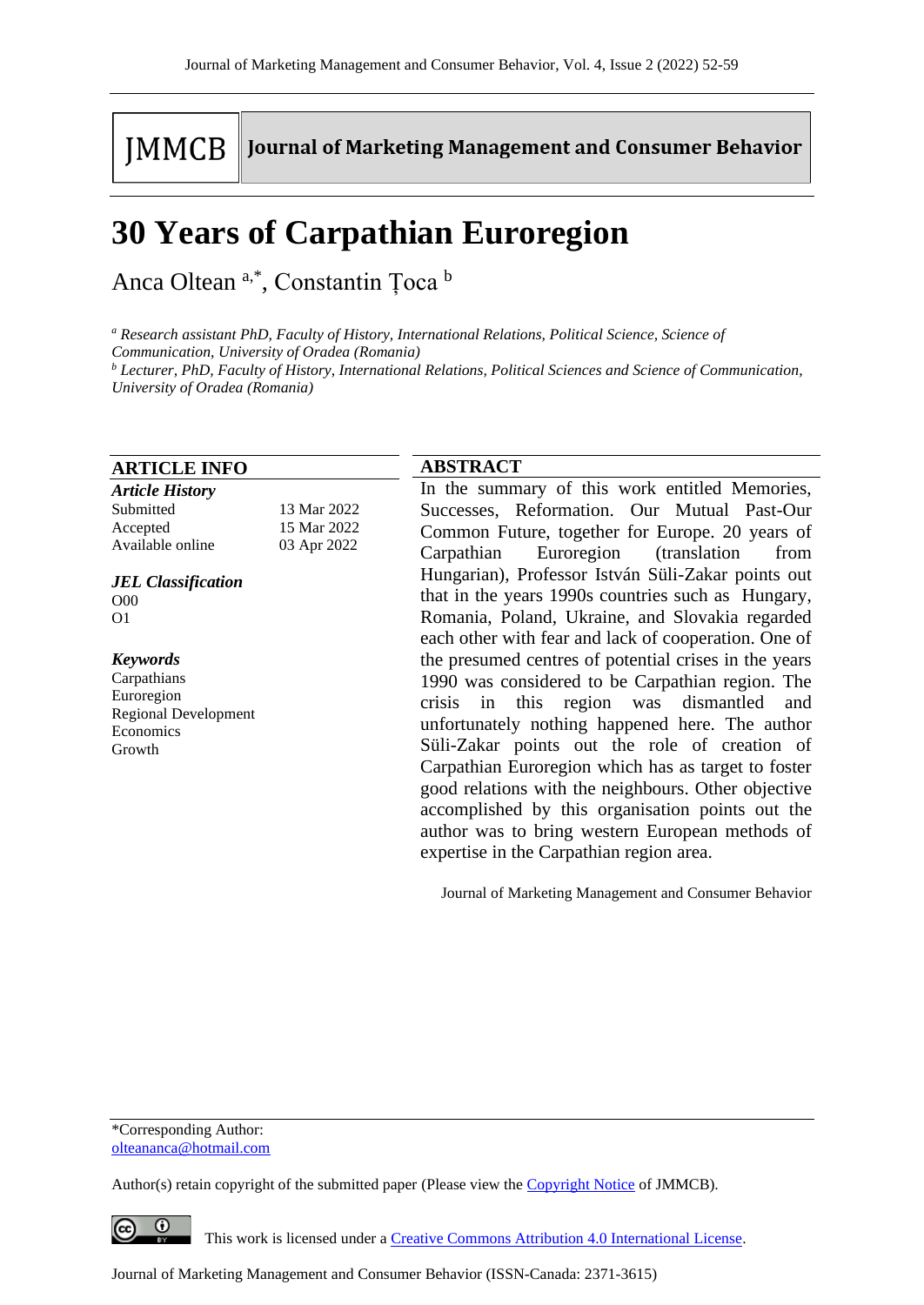**Review of:** Süli-Zakar, István. Emlékek, Sikerek, Megújulás, Közös Múltunk-Közös Jövönk, Együtt Európáért: 20 Eves a Kárpátok Eurorégió [Memories, successes, renewal. Common past-common future. Together for Europe: Carpathian Euroregion has 30 years old]. Debrecen: DIDAKT Kft., 2013, 499 p. ISBN 978-615-5212-18-05.

In the summary of this work entitled *Memories, Successes, Reformation. Our Mutual Past-Our Common Future, Together for Europe. 20 years of Carpathian Euroregion (translation from* Hungarian), Professor István Süli-Zakar points out that in the years 1990s countries such as Hungary, Romania, Poland, Ukraine<sup>1</sup> and Slovakia regarded each other with fear and lack of cooperation<sup>2</sup>. One of the presumed centres of potential crises in the years 1990 was considered to be Carpathian region. The crisis in this region was dismantled and unfortunately nothing happened here. The author Süli-Zakar points out the role of creation of Carpathian Euroregion which has as target to foster good relations with the neighbours<sup>3</sup>. Other objective accomplished by this organisation points out the author was to bring western European methods of expertise in the Carpathian region area<sup>4</sup>.

Several conferences, discussion and programs were organised in the framework of Carpathian Euroregion. The importance of this region will be given by its geostrategic position as the external boundary of the European Union streches along its territory<sup>5</sup>. The author dedicates a large space to the chapter *Carpathian Euroregion***.** *20 Years for Development of Cross-border Cooperation*. The subjects of regional crisis and regional growth raised a great interest in the regions of border, points out the author as "The entire area of the Carpathian Euroregion- concerning all member countries- is a periphery from a social and economic point of view"<sup>6</sup>. Among the aims of the creation of Carpathian Euroregion, the author establishes the following: to provide a proper organisational framework for the members, to provide regional development, to create new neighbourhood relations between the stakeholders.

5 Ibid., 370.

6 Ibid., 371.

<sup>&</sup>lt;sup>1</sup> István Polgar and Anca Oltean in the book review with the title "A More Efficient Cooperation at the Eastern Border of EU" in *Eurolimes* 15, *A Security Dimension as Trigger and Result of Frontiers Modifications,* ed. Giuliana Laschi et al. (Oradea: University of Oradea Press, Spring 2013), 209, offer interesting details on the situation and influence of European Union in Ukraine before the Russian intervention. Revealing the opinion of Stephan Vidniansky in the article, "The evolution of foreign policy, strategy of national security and military doctrine of Ukraine in the context of its European integration course" the authors conclude. "In contemporary times that are characterized by globalisation and collective security system, we have a post-bipolar world. After the dissolution of Warwaw Pact, in the world remained only NATO as the main pole of power. Rapprochement to NATO values, but also the European choice-integrating Ukraine in European economic, political and legal space are of equal importance for Ukraine shows the author (see Stephan Vidniansky). In spite of these interests, the president of Ukraine, Victor Yanukovich approved National Security Strategy and Military doctrine of Ukraine without the consent of Ukrainian population or NATO. NATO, in consequence developed a nonalignement strategy for Ukraine and focused outside the Ukrainian territory, not offering military guarantees for Ukraine while European Union would avoid to take Ukraine as a member leaving it the possibility of free trade and association partnership".

<sup>2</sup> Süli-Zakar, István. *Emlékek, Sikerek, Megújulás, Közös Múltunk-Közös Jövönk, Együtt Európáért: 20 Eves a Kárpátok Eurorégió [Memories, successes, renewal. Common past-common future. Together for Europe: Carpathian Euroregion has 20 years old*]. Debrecen: DIDAKT Kft., 2013, 499 p. ISBN 978-615-5212-18-05.

<sup>3</sup> See the article of Ioan Horga and Mircea Brie, "Can Hungarian-Ukrainian-Romanian-Moldovan be an inclusive Frontier of Europe?", in *Relacje Polsko-Rumunskie. Historia gospodarska, Unia Europejska* [Polish-Romanian relations. History, economy and European Union], ed. Stanislawa Sagana and Viktoriyi Serzhanovej (Rzeszow: Wydawnictwo UniwersytetunRzeszowskiego, 2013. The authors point out the role of the Institute for Euroregional Studies from Oradea (Romania) in fostering regional cooperation, but involved in the consolidation of Romanian-Hungarian cross-border cooperation. Around the activities of the Institute (ISER) several specialists from regional universities gathered together with the review of the Institute of Euroregional Studies from Oradea, *Eurolimes,* a genuine arena of confrontation and communication of points of view, scientific studies, book reviews in the field of Euroregional studies. The authors conclude:" The implication of ISER in scientific, research and development projects at the Hungarian-Romanian border comes to actually prove how a long term exclusive border has been turning into an inclusive border. A discontinuous border has become a true borderland (....) Horga and Brie, 48.

<sup>4</sup> Süli-Zakar, 369.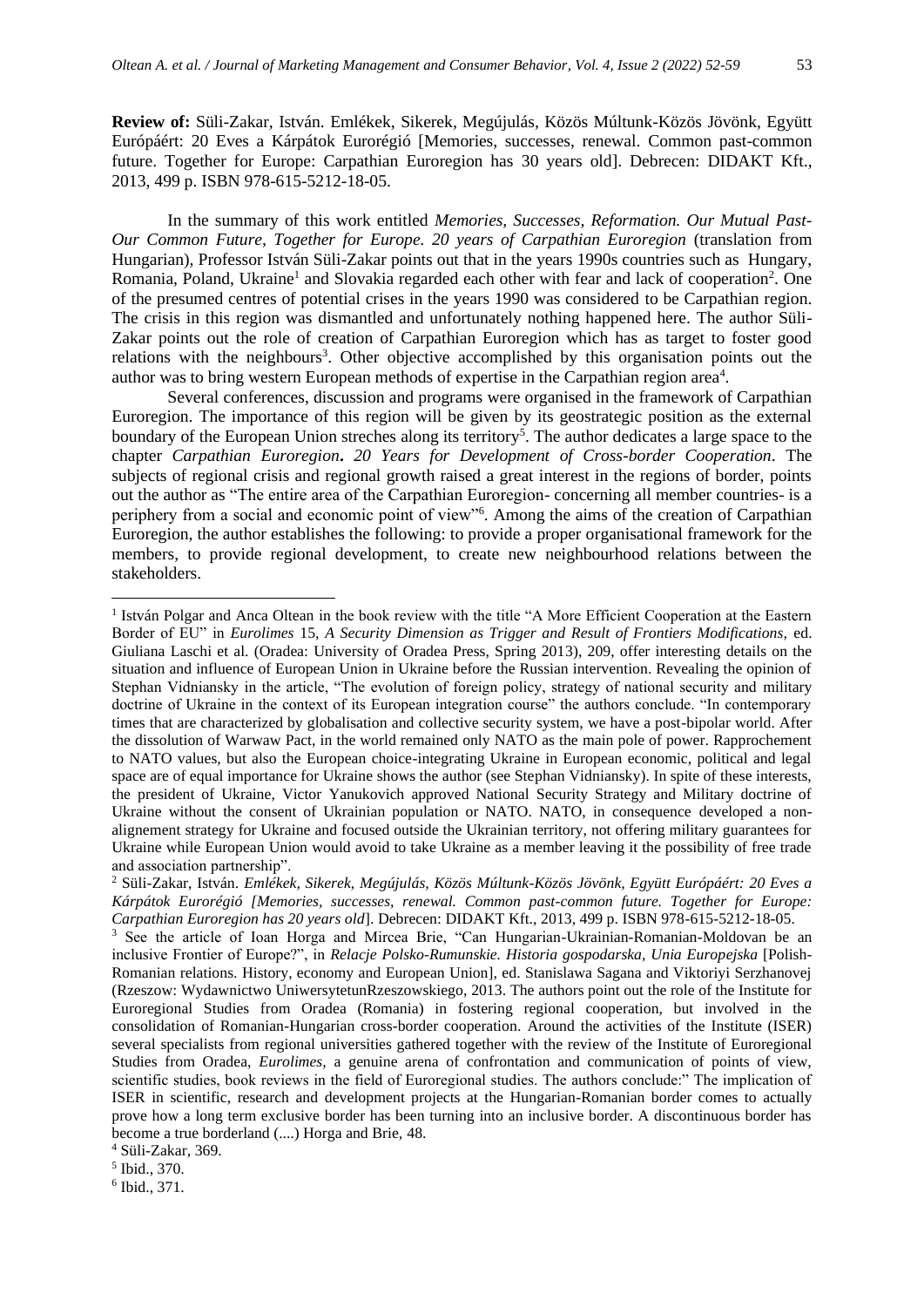Firstly the author focuses on the geographical basis of the cooperation. The Carpathian Mountains surround the Carpathian basin, the author characterising the area as "a geopolitical division of the region that exceeeds the morphological division"<sup>7</sup> . After making the portrait of the geopolitical history of the region, the author focuses on the economy before the change of regime and the peculiarities of the transition period. The author starts by characterising the territories that form Carpathian Euroregion as peripheries. Among the problems of these regions the author mentions "environmental problems, lack of infrastructure, unemployment, problems of economic cooperation and political, psychological and socio-cultural problems"<sup>8</sup>. But as the author remarks, in the last 10 or 12 years the Carpathian region become more and more developed economical space. What happened was an increase in private sphere and the development of market economy in the region and the fact that processes that started in developed economies were inaugurated in the region, the modernisation of the region being in continuous development. On the other hand, the author remarks a backwardeness of the boundary regions. In what concerns the rate of unemployment this exceeeds 30% in many districts. The unemployed people from the region have most often a law cultural level. In the end, of nineties, shows the author 2500 of people filled in questionnaires that family farms are in fact "involuntary ventures", when other enterprises are missing. The rural population, shows the author, is confronted with social, political and economic uncertainty<sup>9</sup>. Many people tend to reintegrate in the agrarian society of the villages. Agricultural ventures based on popular support are encountered at the country. After describing the main characteristics of the economy of the region, the author focuses on the present geopolitical situation of East Central Europe. The regions have peculiarities given by the varieties of ethnies and traditions. The author considers that collectivist theories and ideologies are manifested in the region. In 1989, the entire geopolitics of the zone changed, the zone entered in the Western Europe sphere of interests. After 1989, points out the author, the cross-border alliances pay an important role in the process of integration and management of EU funds<sup>10</sup>. The regional cooperation in Central and Eastern Europe followed the example of previous years of regional integration from Western Europe. The cross-border cooperation was very important for the evolvment of the economic relations from Carpathian Region. In consequence, it was formed a Slovakian-Ukrainian-Hungarian Small Border Economic Sub-region. Cooperation in the field of tourism and ecology determined the creation of East Carpathian Biosphere Reserve. In the same time, the universities of the region deepened their relationships of cooperation fostering conferences, studies abroad, contests and competition. Since 1996, points out the author, the Carpathian Euroregion were struggling with economic problems. The author suggests that for improving the situation "It would be important to involve entrepreneurs, research institutions and other civil organisations into the main body of the Euroregion"<sup>11</sup>. The cooperation within Carpathian Euroregion's structures was hardened by the fact that the levels of development of the composing regions and by the fact that decisions were taken at Central level<sup>12</sup>. Also the infrastructure level of the region varies. In time, the differences existent between regions were bypassed. It took some time to create proper structures of coperation which was not an easy task because people in the region expects too much from the Euroregion. Common events were organised such as exhibitions and fairs, a calendar of the events of

<sup>7</sup> Ibid., 374.

<sup>8</sup> Ibid., 380.

<sup>&</sup>lt;sup>9</sup> Ibid., 389.

<sup>&</sup>lt;sup>10</sup> The paper of Constantin-Vasile Toca, "Different Territorial Levels of Romanian-Hungarian Cross-border Cooperation", in *The Frontier Worker –New Perspectives on the Labour Market in the Border Regions,* ed. Adrian-Claudiu Popoviciu and Dana Cigan (București: Editura C.H. Beck, 2013), 71-80, underlines that the subject of his research are the communities of Debrecen and Oradea: "In order to join the European Union, Romania had to join the European system of the Nomenclature of Territorial Units for Statistics (NUTS) in 2002. "The present Europe is a Europe of regions, says Constantin Țoca, and this idea has its origins in the writings of Denis de Rougement in the 1960s. As a prove of the importance of regions for European politics, the European financing for regional policy was for the years 2007-2013 of 3478 billion euro as compared to the 2000-2006 period when the budget for regional policy was of 213 billion euro. The author brings into discussion the Euroregional dimensions, the definition, function and types of Euroregions, but also counties and cities dimensions.

<sup>11</sup> Süli-Zakar, 395.

 $12$  Ibid.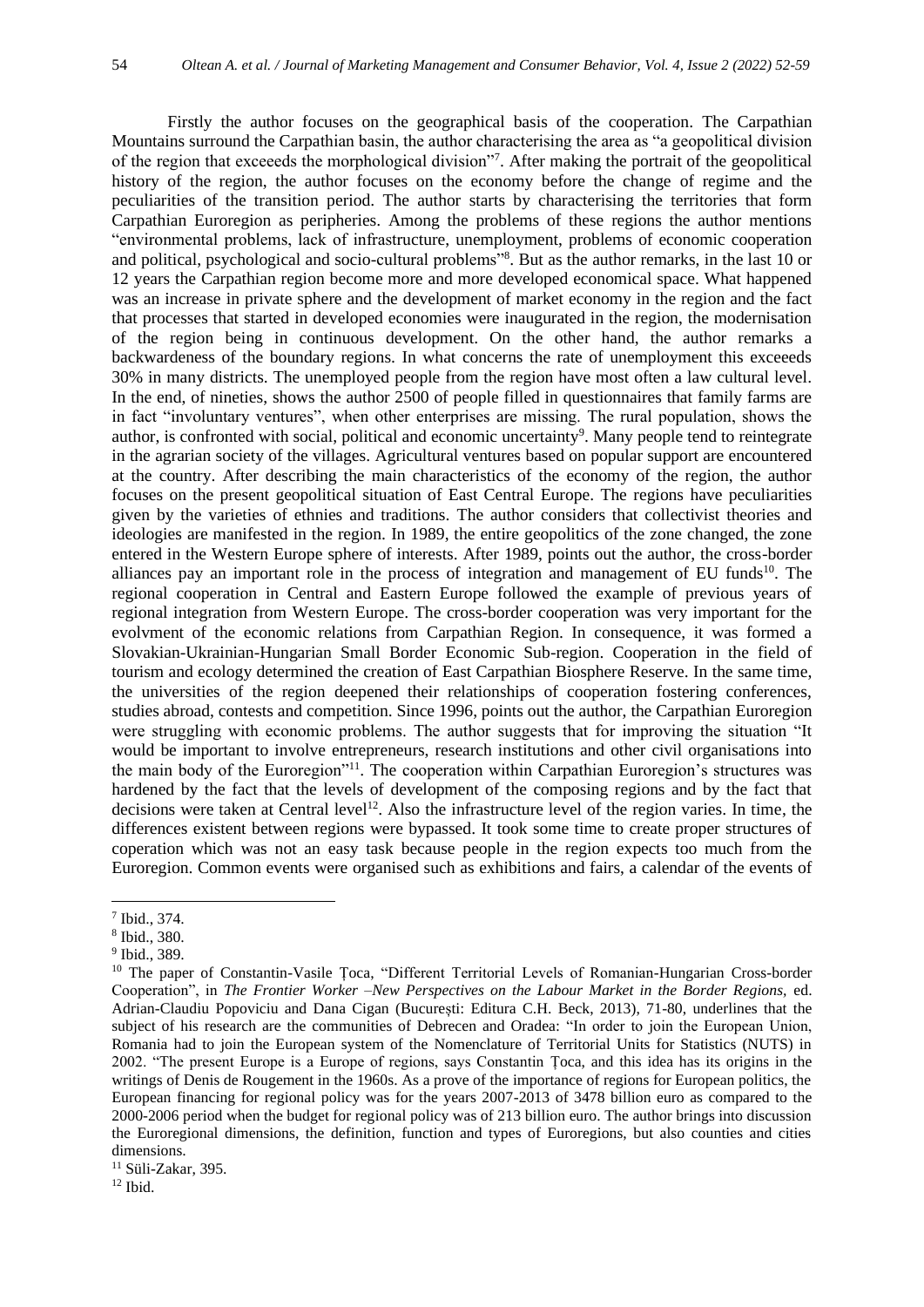the Carpathian Euroregion was prepared, as well as joint conferences. Another innitiatives with positive results was to create good conditions for border crossing between member countries<sup>13</sup>. The author focuses then on the most significant cross-border social relations in the Carpathian Euroregion. One of the aims of regional cooperation after 1989, considers the author, was the etherisation of borders. In time, international relations of the region increased. The Successes of the Euroregion in the field of economy, but also in science and culture are very important. The universities in the region and their rectors work closely with the politics of Euroregion in order to deepen integration in the education field among member states. In order to foster the cross-border cooperation, the autonomy of universities is important<sup>14</sup>. Thus intelligentsia from both countries can survive in the regions of border. In the chapter "Joint representation: the relationships between the Carpathian Euroregion and the institutions and organisations of the EU (Euroregio Maas-Rhine, AEBR) "the author shows that the institution of IEWS accelerated the creation of the Euroregion, its influence ending in the present days because it was considered that the Euroregion should stay on its feet. The Euroregion cooperated strongly with European Union enjoying the opportunities offered by it. In the chapter "factors promoting and impending progress" the author points out that the infrastructure of the region is less developed than the national averages. The cooperation is hardened by the political barriers, but also because the different existent conditions in economy, social life, and infrastructure between region. The region is expected to develop by EU funds, its own ressouces being very narrow.<sup>15</sup> The author considers that there are not only necessary the EU funds, but also the necessary skills for elaborating international programs. The work continues with the chapter "New frame conditions provided by the European Union". Thus the author describes the conditions of cross-border cooperation after 2004: "After the enlargement of 2004 Hungary, Poland and Slovakia also benefitted from the support of the INTERREG Communal Innitiative. The INTERREG is one of the four Communal Innitiatives (INTERREG, URBAN, LEADER, EQUAL) and its main objective was to assist the cooperation between the areas and regions by the borders of the EU, to promote the creation of the economic and social cohesion, to provide the sustanable development of the European region and to carry out the territorial integration"<sup>16</sup>.

In the continuation of his study, the author focuses on *Regional Development Potentials in the Carpathian Euroregion.* The author draws a few characteristics of the economy of the region. The agriculture plays an important role where farming, processing will have an important role in raising the living standards<sup>17</sup>. The lack of capital persistent in the region causes the consuming of lack ressources of the agriculture. Economy in the region must be modernized and also the infrastructure. The author makes a SWOT analysis of the Carpathian Euroregion. The author tries to identify the most important factors that determined the development of the region. The transformation of traditional agriculture must be encouraged in the region, by diversification of the region of the region

<sup>13</sup> Ibid., 396.

<sup>&</sup>lt;sup>14</sup> Ioan Horga and Mircea Brie in the article "Europe between Exclusive Borders and Inclusive Frontiers" in *Studia Universitatis Babeș-Bolyai. Studia Europea* LV, 1 (Cluj University Press, 2010): 67-69, talk about the concept of European civiliation unity that developed during historical times, but also the notion of cultural borders. They don't intend to trade such cultural borders in the European Union areal concluding that Europe is a fortress for the rest of the world. The attempt to separate Europeans of non-Europeans from a cultural perspective is impossible, shows the authors. Also local European cultures from Europe have a European core with regional nuances. Thus we can talk about European cultural unity is the opinion of Mircea Brie and Ioan Horga, in the paper, "Europa: Frontiere culturale interne sau areal cultural unitar" [Europe:internal cultural frontiers or cultural unitary areal], *Modoscopie (Probleme de analiză politică)* [Modoscopie (Problems of political analysis)] 3, (L) (2010): 123. "The image of the European culture is given by the association of the conceps people-culture-history-territory, which provides certain local features. From this relation, we identify a cultural area with local, regional and national features beyond a certain European culture. Thus, we identify at least two cultural identity constructions on the European levels: a culture of cultures, that is a cultural area with a particular, local, regional and national strong identity, or a cultural archipelago, that is a common yet disrupted cultural area. Whatever the perspective, the existence of a European cultural area cannot be denied, although one may speak of diversity or of "disrupted continuity"".

<sup>15</sup> Süli-Zakar, 401.

<sup>16</sup> Ibid., 404.

<sup>17</sup> Ibid., 407.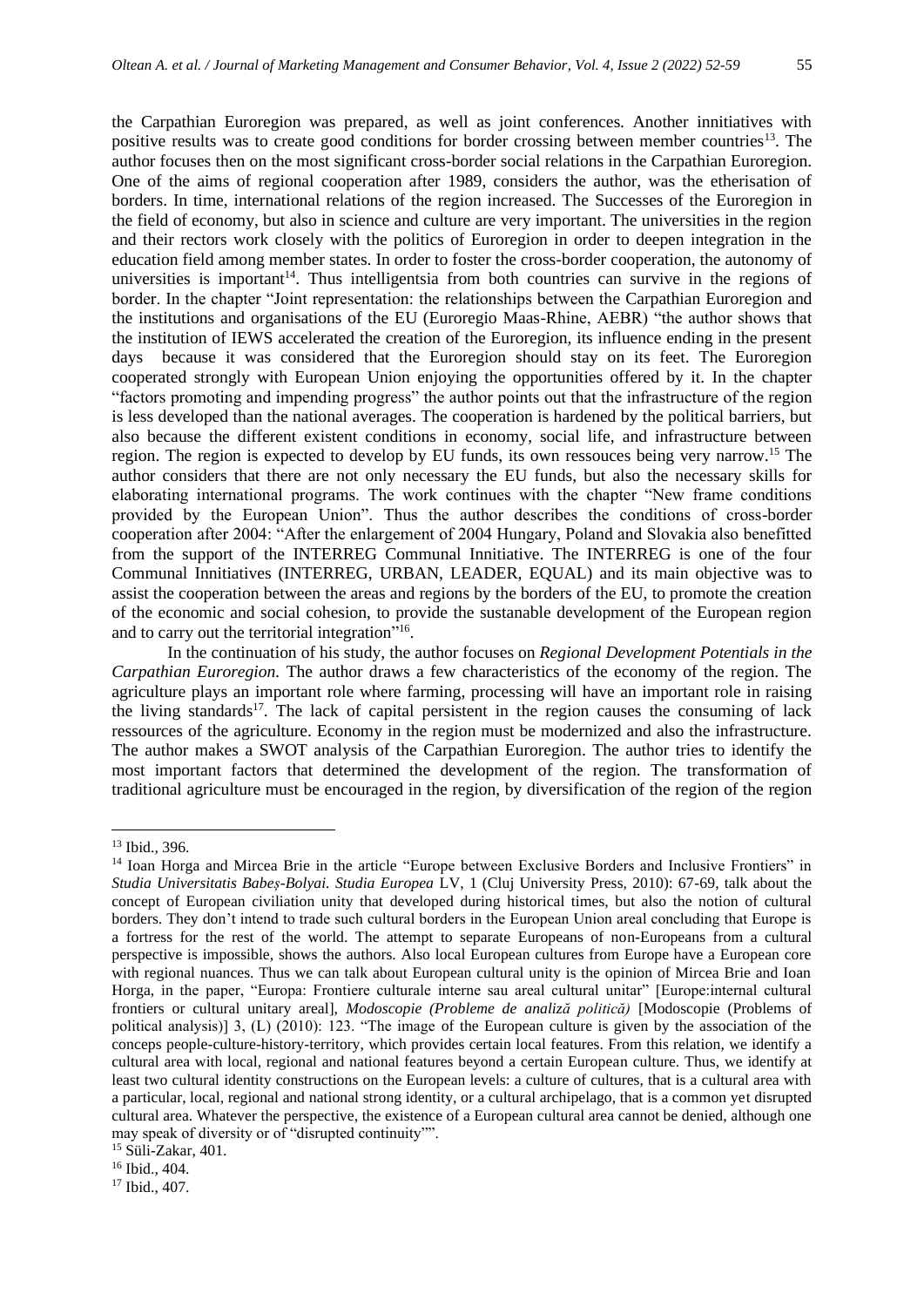and by distinguish development of human ressources. The economy must develop by the creation of local products and by the development of tourism. The SWOT analysis pursued the following objective: regional development strenghts, regional development weaknesses, regional development opportunities and regional development threaths<sup>18</sup>.

In the chapter *Visions of Future, Perspectives. Mission* the author identifies three potential scenarious in the evolution of the country: pessimist scenario, realistic scenario and optimist scenario<sup>19</sup>. The pessimist scenario assumes that the crises core-periphery will last longer in Carpathian Euroregion, the realistic scenario envisages that the region will develop following the model of the European Union and being in a continuos process of modernisation and the optimist scenario envisages the dilution and division of national boundaries and a close socio-economic cooperation on both sides of the border<sup>20</sup>. The most important scenario identified by the authors is the "scenario of mosaic –like development<sup>321</sup>, a realist scenario<sup>22</sup>. The author defines the objective of Carpathian

<sup>20</sup> Ioan Horga and Ariane Landuyt in the article "Communicating the EU Policies beyond the/Its Borders" in *Communicating the EU Policies beyond the/ Its Borders*, ed. Ioan Horga and Ariane Landuyt (Oradea; Oradea University Press, 2013), 5, define the concept of border as a limit that separates two territories, a clash of two different cultures, civilisations, manners of space organisation, a line that separates two jurisdictions. The authors talk about political boundaries and symbolic boundaries with a soft delimitation. Borders also marked the delimitation between two different political systems, making a distinction between "us" and "others". Ioan Horga underlines that EU should strenghten the borders in relation with non-EU countries, respectively it should make more permeable , soft, intrusive internal EU frontiers. It is about de-bordering EU, respectively rebordering of EU in relation with non-European Union neighbours: "Put it in another words de-bordering can be seen as underpinned by the process of Europeanisation and the notions of supranational citizenship and identity. European integration and the enlargement of the EU can be considered the major factors in the debordering of Europe, as EU integration changed borders from being markers of demarcation to symbols of a past to be overcome. Considering the fact that borders shape identities, trying to build a EU citizenship and a EU identity could be easily achieved if the borders between EU citizens vanish and those of the EU with the non-EU countries are made more visible. So de-bordering leads in this case to re-bordering". Ioan Horga, "Deepening/Widening EU Building versus Debordering/Rebordering of EU Frontiers". In Ibid., 30.

<sup>21</sup> Starting with the concept of Ethnicity and Religion, Mircea Brie explains that frequently these terms generate emotions and that people always lived in communities where cultural dialogue was possible. Mircea Brie "Ethnicity, Religion and Intercultural Dialogue in the European Border Space", in *Ethnicity, Confession and* 

<sup>&</sup>lt;sup>18</sup> Grigore Silași and Paolo Magagnotti point out that border regions usually have a peripheral location, not being on the priorities list of their national states. The authors underline that cross-border cooperation is designed to improve economic development of the border regions: "Of course cross-border cooperation can be– and usually is- an important instrument to promote economic development, but it must be understood in real economic terms. The EU funding is of utmost importance, an essential key for success, and support from national and territorial authorities directly involved is required, too. In the past, we have frequently realised that the regional and local authorities relied too much on EU financial support and understand "subsidiarity" in the "positive" principle only, forgetting that it requres primarily "responsibility". Grigore Silași and Paolo Magagnotti, "Cooperation between Regions of Different Countries and Cross-border Cooperation in Europe. The Case-study Euroregion Tirol-South Tirol-Trentino" in *Regional and Cohesion Policy. Insights into the Role of the Partnership Principle in the New Policy Design,* ed. Ioan Horga et al. (Debrecen/Oradea: University of Debrecen Press, University of Oradea Press, 2011), 179.

<sup>&</sup>lt;sup>19</sup> Luminița Șoproni defines what is the economic frontier, a complex concept, different from the separation of economies of the two states. The author divided her paper in three parts: the border and separation of economies of the two states. The author divided her paper in three parts: the border and the trade policy measures, the economic border and the binomial integration –division and the part of conclusions. In the first part, the author refers to the three components of commercial policy: taxation, non-tariff instruments, promotion of exports and stimulation instruments. Quoting Milton Friedman, the author disagrees with the protectionist view of certain states, considering the role of economic borders should be diminished. In the second part of her work, the author quotes several authors that wrote about globalisation and diminishing the role of borders. These authors militates for globalisation. See Luminița Șoproni, "The Economic Borders in the Age of Globalization" in *The Frontier Worker-New Perspectives on the Labour Market in the Border Regions,* ed. Adrian-Claudiu Popoviciu and Dana Cigan (București: Editura C.H. Beck, 2013), 53-62. In the part of conclusions, Luminița Șoproni states: "Regardless of the perspective from which we see the evolution of the world economy, it can be said that both phenomena, globalization and regionalization, determine the multiplication and diversification of the relations between economic players (especially states and corporations), thus leading to the diminishing of the role of economic borders –and therefore, the diminishing of themselves.", Ibid., 60.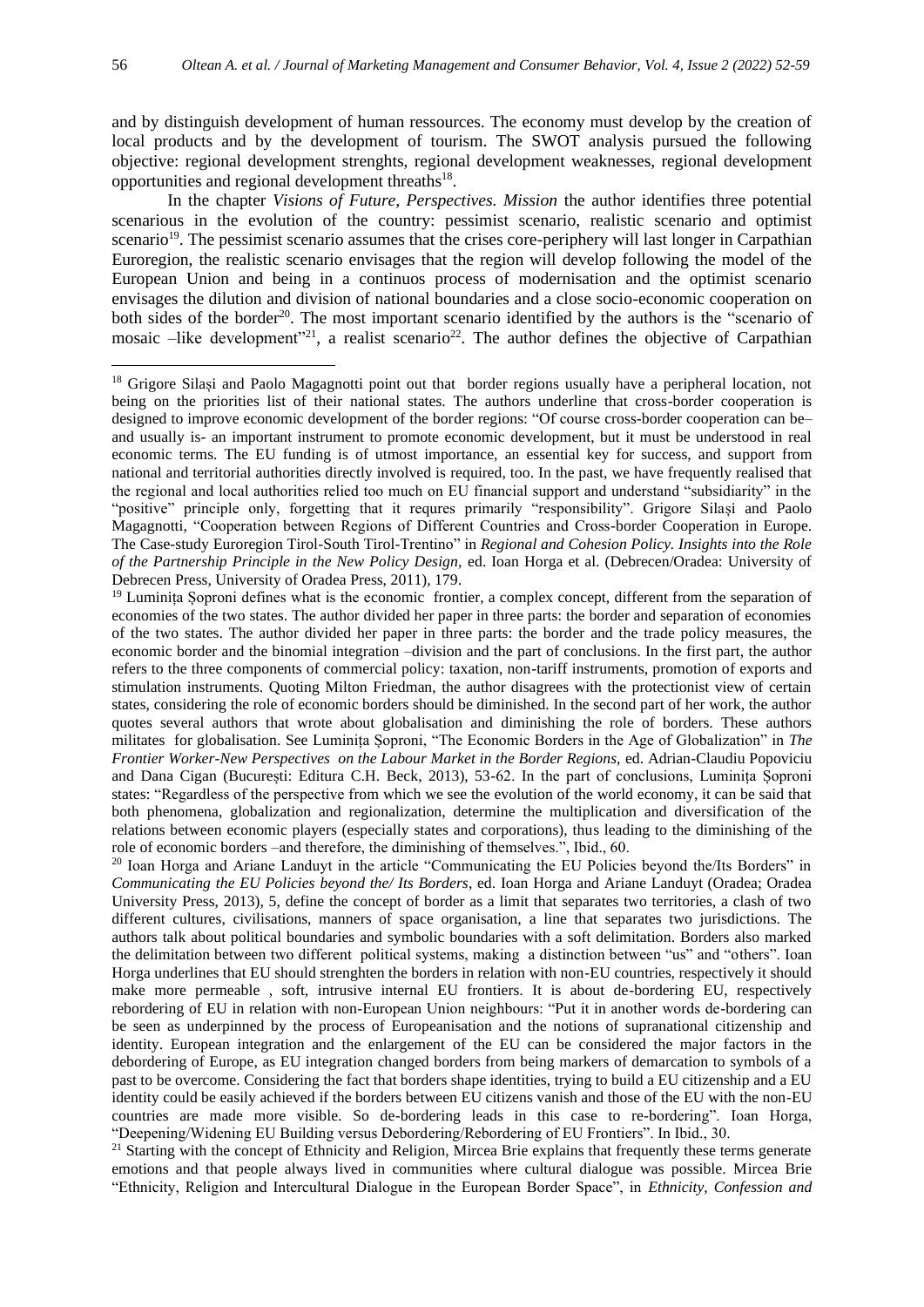Euroregion that are the improvement of living standards in the region, peace, friendly relations with the neighbours, permeability of the borders and not dividing lines<sup>23</sup>. In the chapter *Regional Development Strategic Programme of the Carpathian Euroregion Interregional Association (2014- 2020)*, professor Süli-Zakar shows that the objective of Euroregion to raise living standars can be achieved through sustainable development of the economies, but also through conservation of natural ressources. The programs that are developed in the region are compatible with EU legislation that funds local innitiatives through European Regional Development Fund, European Social Fond and Community Initiatives<sup>24</sup>. Human resources have to be protected and educated in the framework of sustanaible development, and creation of other organisations having in mind cross-border cooperation is considered welcomed by the author. Among the priorities of regional cooperation, one could note: the raising of education level in the Euroregion; the increasing of efficiency in the economy of the region, in service sector and infrastructure; diversification of economic activities, new jobs in the protection and conservation of environment, preservation of cultural values and heritage, development of human ressources and support of local initiatives<sup>25</sup>. In the chapter *Financial and Personal Conditions of the Strategic Developments, Alternatives of Improvement,* the author set out four objectives of Hungarian-Slovakian-Romanian-Ukrainian European Neighbourhood and Partnership Instrument Programme of Cross-border cooperation, namely: economic and social development; common challenges; effective and safe border; people-to-people cooperation. The financing of regional programmes can be achieved by local financial means, national governmental supports and foreign funds: "The most important external funds are the subsidies of the European Union. From 2004, three member countries of the Carpathian Euroregion may count on supports from the Structural Funds as well as a considerable fund shall open up within the Community Initiatives tooonly if a proper programming system is introduced successfully. As a result of its situation, the Carpathian Euroregion may especially rely on supports from the European Neighbourhood Partnership Instrument (ENPI) for the development of education, training and employment"<sup>26</sup>.

In the part of conclusions, professor Istvàn Süli-Zakar underlines the importance of infrastructure in the development of Euroregions<sup>27</sup>. The isolated regions, with poor infrastructure will still remain hardly accessible. The author emphasises the problem of producers from Carpathian Euroregion, which have to become entrepreneurs in order to make the region to develop<sup>28</sup>. In order to

- <sup>25</sup> Ibid., 420-421.
- <sup>26</sup> Ibid., 428.

*Intercultural Dialogue at the European Union Eastern Border,* ed. Mircea Brie et al. (Oradea: Editura Universității din Oradea [Oradea University Press], 2011), 13. In these marginal communities, as they are the communities from the periphery of Romania and Hungary, the problem of minorities that are still perceived with enmity, still exist. Also, these marginal communities are close communities sharing, still, the traditional values of the society. In contrast, European cultural archipelago, the core of future Europe, will bring together with its communities, constituting itself as a "mosaic". Ibid., 19.

<sup>22</sup> Süli-Zakar, 413.

<sup>23</sup> Ibid.

<sup>24</sup> Ibid., 419.

<sup>&</sup>lt;sup>27</sup> Adrian-Claudiu Popoviciu and Constantin *Toca*, "Romanian-Hungarian Cross-border Cooperation through a Possible EGTC Oradea-Debrecen" in Ioan Horga at al., *Regional and Cohesion Policy. Insights into the Role of the Partnership Principle in the New Policy Design* (Debrecen/Oradea: University of Debrecen Press, University of Oradea Press, 2011) talk about a possible choice of EGTC Oradea-Debrecen, considering that it is possible the creation of a Eurometropolis in this areal. The authors make a description of the region Oradea-Debrecen with high unemployment and seasonal labour migration which has a poor influence. The authors consider that the European Grouping of Territorial Cooperation is a necessary solution in the areal Oradea-Debrecen considering that "Cross-border cooperation is the central priority of raising the competitiveness of border regions, further contributes to economic and social integration of adjacent border areas. Although significant differences exist between border populations, their desire to live a better life creates the critical mass for determining the authorities in implementing this new Community legal instrument". Ibid., 260.

<sup>&</sup>lt;sup>28</sup> Adrian-Claudiu Popoviciu in the article "The Frontier Workers and the Cross-border Cooperation", in Ioan Horga et al., *Regional and Cohesion Policy. Insights into the Role of the Partnership Principle in the New Policy Design (Debrecen/ Oradea> University of Debrecen Press, University of Oradea Press, 2011) defines the* concept of frontier worker in the regions of border as defined by *Cross-border Cooperation Manual:* "if we refer to the lowest level of the common denominator, the frontier worker is the one that, keeping his resistance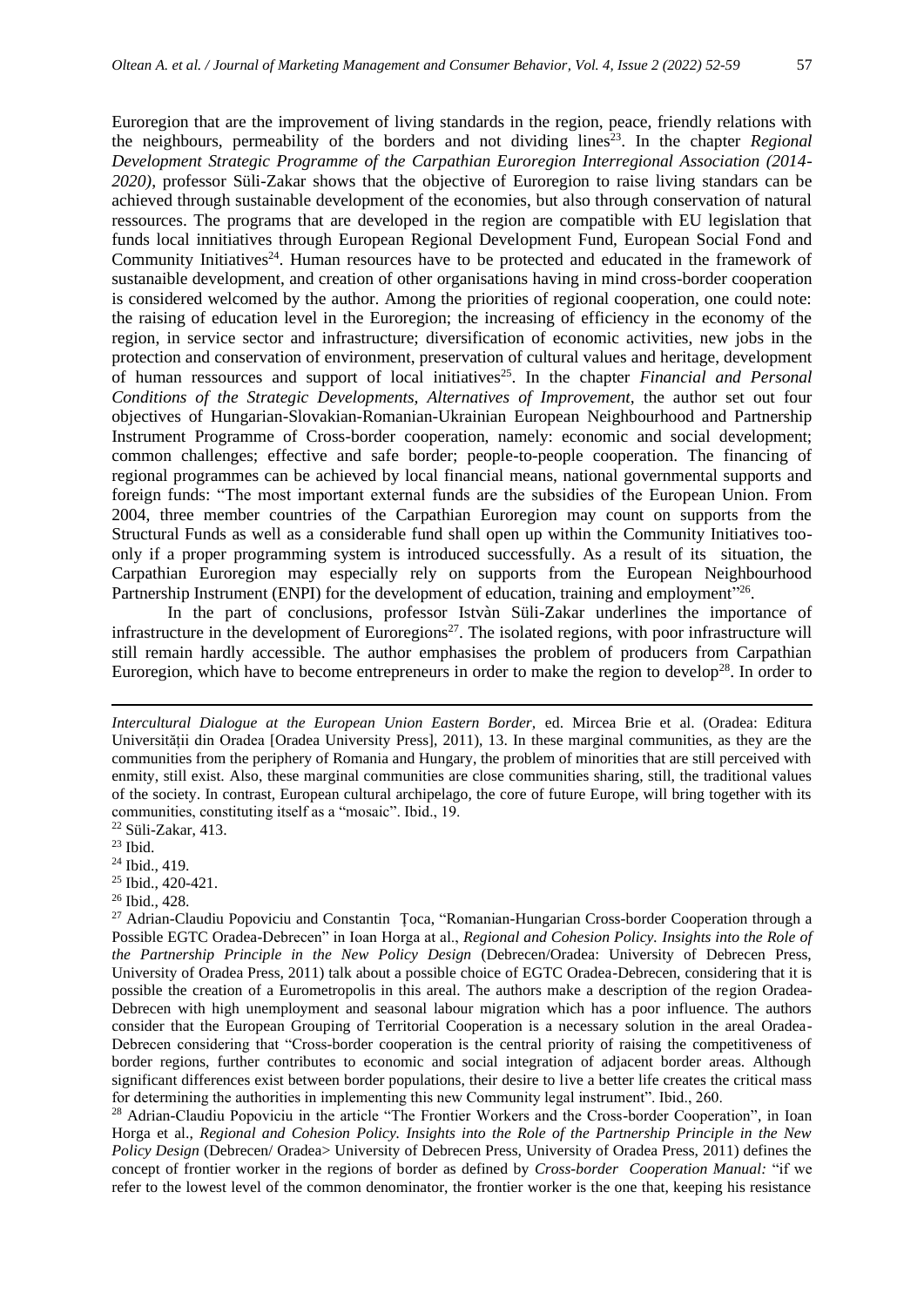get closer to the most important funds, concludes the author, the Carpathian Euroregion has to get involved in lobby activities. After emphasising the importance of European Neighbourhood and Partenership Instrument (ENPI), professor István Süli-Zakar concludes that this year we celebrate 30 years since the founding of Carpathian Euroregion, twenty years of successes overshadowed only by incapacity to adjust to realities of the changing geopolitical situation<sup>29</sup>. Bibliography:

Brie, Mircea, Florentina Chirodea and Constantin-Vasile Toca. "European Public Policy. Tools, Models and Behaviour in Public Space-Introductory Study". In *European Public Policies. Instruments, Models and Behaviour in the Public Space,* edited by Mircea Brie, Florentina Chirodea, and Constantin-Vasile Țoca, 7-16. Oradea: Editura Universității din Oradea [Oradea University Press], 2013.

Brie, Mircea."Ethnicity, Religion and Intercultural Dialogue in the European Border Space". In *Ethnicity, Confession and Intercultural Dialogue at the European Union Eastern Border,* edited by Mircea Brie, Ioan Horga and Sorin Șipoș, 2-10. Oradea: Editura Universității din Oradea [Oradea University Press], 2011.

Brie, Mircea and Ioan Horga. "Europa: Frontiere culturale interne sau areal cultural unitar" [Europe: internal cultural frontiers or cultural unitary areal]. *Moldoscopie (Probleme de analiză politică)*  [Modoscopie: problems of political analysis], no.3 (L), 2010: 123-143.

Horga, Ioan and Ariane Landuyt. "Communicating the EU Policies beyond the/Its Borders". In *Communicating the EU Policies beyond the Borders,* edited by Ioan Horga and Ariane Landuyt, 5-22. Oradea: Oradea University Press, 2013.

Horga Ioan and Mircea Brie, "Can Hungarian-Ukrainian-Romanian-Moldovan be an inclusive frontier of Europe". In *Relacje Polsko-Rumunskie. Historia, gospodarka, Unia Europejska* [Polish-Romanian relations. History, economy and European Union] edited by Stanislawa Sagana and Viktoriyi Serzhanovej, 42-59. Rzseszow> Wydawnictwo Uniwersytetu Rzeszowskiego, 2013.

Horga, Ioan and Mircea Brie, "Europe between Exclusive Borders and Inclusive Frontiers". *Studia Universitatis Babeș-Bolyai* LV, 1 , (Cluj University Press, 2010):67-69.

Polgar, István and Anca Oltean, "A More Efficient Cooperation at the Eastern Border of EU". Book review. In *Eurolimes 15, A Security Dimension as a Trigger and Result of Frontier Modifications,*  edited by Giuliana Laschi, Alexis Vahlas, and Dorin Dolghi, 207-213. Oradea: University of Oradea Press, Spring 2013.

Popoviciu, Adrian-Claudiu and Constantin Țoca, "Romanian-Hungarian Cross-border Cooperation through a Possible EGTC Oradea-Debrecen". In *Regional and Cohesion Policy. Insights into the Role of the Partnership Principle in the New Policy Design,* edited by Ioan Horga, Iordan Gh. Bărbulescu, Adrian Ivan, Mykolia Palinchak, István Süli Zakar, 241-261. Oradea/ Debrecen: University of Debrecen Press, University of Oradea Press, 2011.

Silași Grigore and Paolo Magagnotti, "Cooperation between Regions of Different Countries and Cross-border Cooperation in Europe. The case-study Euroregion Tirol –South Tirol- Trentino". In *Regional and Cohesion Policy. Insights into the Role of the Partnership Principle in the New Policy Design,* edited by Ioan Horga, Iordan Gh. Bărbulescu, Adrian Ivan, Mykolia Palinchak, István Süli-Zakar, 166-190. Oradea/Debrecen: University of Debrecen Press, University of Oradea Press, 2011.

<sup>29</sup> Süli-Zakar, 433.

or residence in a *border area of 10, 20 or even 50 km,* residence to which he returns at least once a week, occupies a stable working place in the neighbour state inside *an area with the same dimension*". (Regulation (CE) no.883/2004, Art.4). Mircea Brie et al., "European Public Policy. Tools, Models and Behaviour in Publuc Space-Introductory Study", in *European Public Policies. Instruments, Models and Behaviour in the Public Space,* ed. Mircea Brie et al. (Oradea: Editura Universității din Oradea [Oradea University Press], 2013), mentions a few contributions of colleagues from the Institute of Euroregional Studies in the regional cooperation issues: for regional competition and employment objective, the freedom of movement for workers within border areas has been the subject of research for other specialists, as well. We recall here the case study undertaken on Romanian-Hungarian border elaborated by Adrian-Claudiu Popoviciu (Popoviciu, 25-39) or the research in the direction of regional cooperation in various fields of common interest at the level of the two communities of Debrecen and Oradea (Țoca and Horga, 73-82), as well as the proposal of a possible Debrecen-Oradea Territorial Grouping through the European Grouping of Territorial Cooperation Tool (Țoca and Popoviciu, 89- 102).